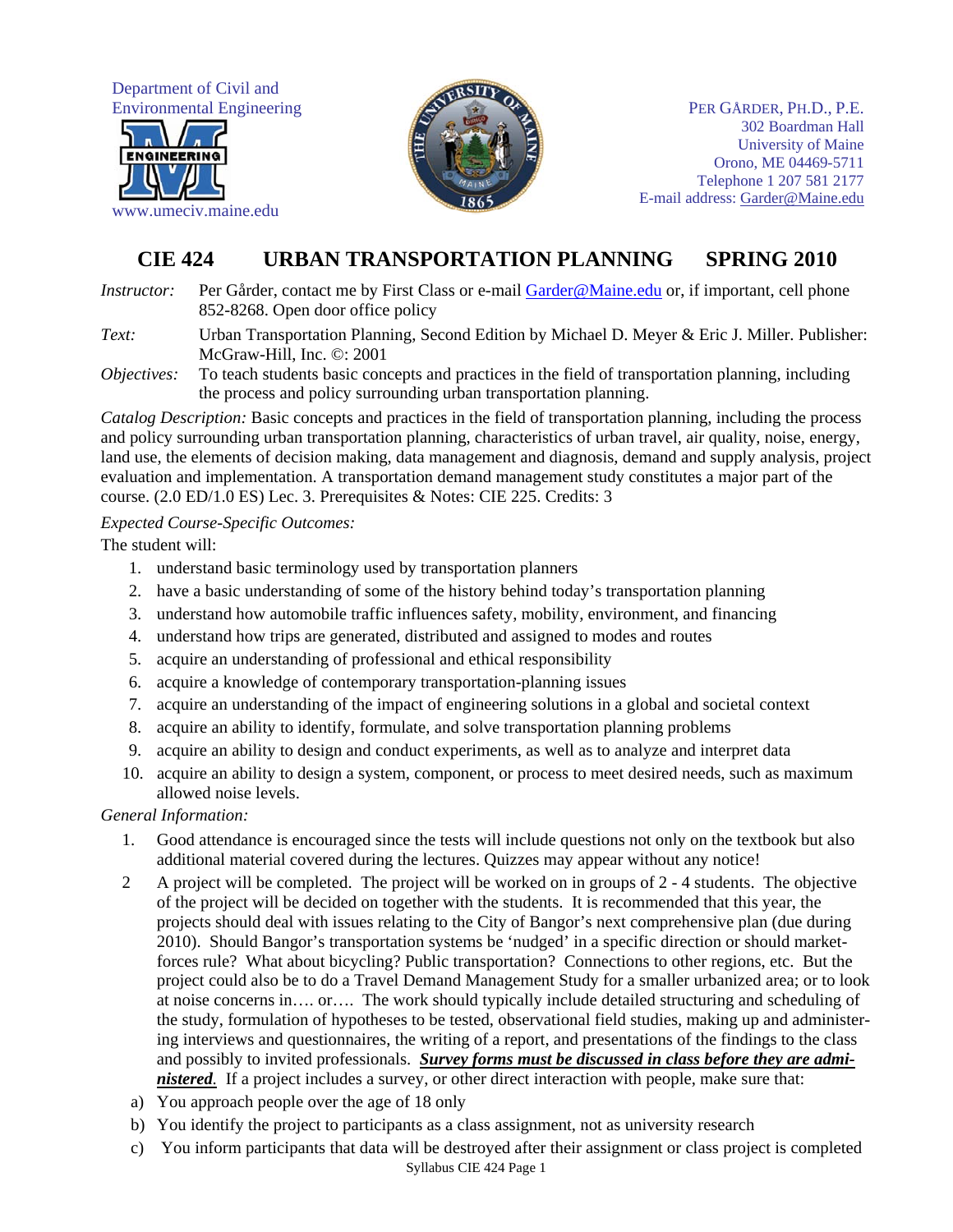- d) The data does not contain any personal, identifying information whenever possible
- e) The project includes informed consent language. For an on-line survey, this would be the first page of the survey or in the email post. Make sure the participant is told:
	- about the identity of the investigating student(s) (introduce yourself)
	- that this is a class project. (Give a little information, e.g., This is for my … class, I am trying to study…)
	- what they will be asked to do ("I would like to ask you some questions about why you …. If there are any questions you don't want to answer, it is fine to skip them.")
	- how long the interview, survey, etc., may take to complete
	- what will happen to the information collected ("The information will be used to write my paper for the class, and I may give a presentation in class. All of my notes, surveys, etc., will be destroyed …")
	- if they will be identified. Examples: "I will not write your name on my notes"; "Do not write your name on the survey;" "I will not use your name in my paper."
	- the student's and instructor's contact information if they have any questions (provide phone number/email).
- f) Protected Populations. Do not approach these groups. Examples include, but are not limited to: Children/Minors (under the age of 18), prisoners (now includes non-publicly available secondary data), pregnant women, fetuses and products of labor and delivery, people with diminished capacity to give consent, mentally or physically challenged individuals.
- g) Sensitive Information that you cannot include Examples include, but are not limited to: Information relating to an individual's psychological well being or mental health; information relating to sexual attitudes, preferences, or practices; information relating to the use of alcohol or drugs; information relating to illegal behavior, information that if released could reasonably place the individual at risk of criminal or civil liability or be damaging to the individual's financial standing, employability, or reputation; information that would normally be recorded in a patient's medical record and the disclosure could reasonably lead to discrimination, stigmatization, etc.
- 3. Homework problems will be assigned but not collected or graded. Test questions will sometimes be similar to assigned homework.
- 4. Students are expected to be present during times assigned to the project and for all tests. Make-up tests will be given only for authorized medical reasons.
- 5. All computations and steps should be shown for all exams, whenever requested. Some tests may be of multiple-choice type.
- 6. Civil Engineering students must adhere to the University of Maine Conduct Code. Each student is expected to work independently on all exams, including take home exams. Students may neither give nor receive assistance on examinations. All written material, including term papers, reports, etc., must be the student's original work. The bounds of original work and the degree of collaboration that will be allowed in this class will be established by the professor. The work(s) of others may only be used with proper reference or acknowledgement. Failure to adhere to this policy can result in the receipt of a failing grade, suspension or dismissal from the University. Group interaction is generally necessary for laboratory data gathering and is encouraged but not necessary for data reduction.
- 7 Accommodations for students with disabilities: If you have a disability for which you may be requesting an accommodation, please contact either me or Ann Smith, Coordinator of Services for Students with Disabilities (Onward Building, 581-2319), as early as possible in the term.
- 8. No tuition refund will be allowed if course dropped later than second week of classes-unless very extraordinarily extenuating circumstances exist.
- 9. Examinations:

| Test 1 15%         |                       | Quizzes 2% each | Main Project 20% |  |
|--------------------|-----------------------|-----------------|------------------|--|
| Test 2 $15\%$      | Mini-project $1/2$ 5% |                 | Final exam 20%   |  |
| Test $3\quad 15\%$ | Newspaper 3%          |                 |                  |  |